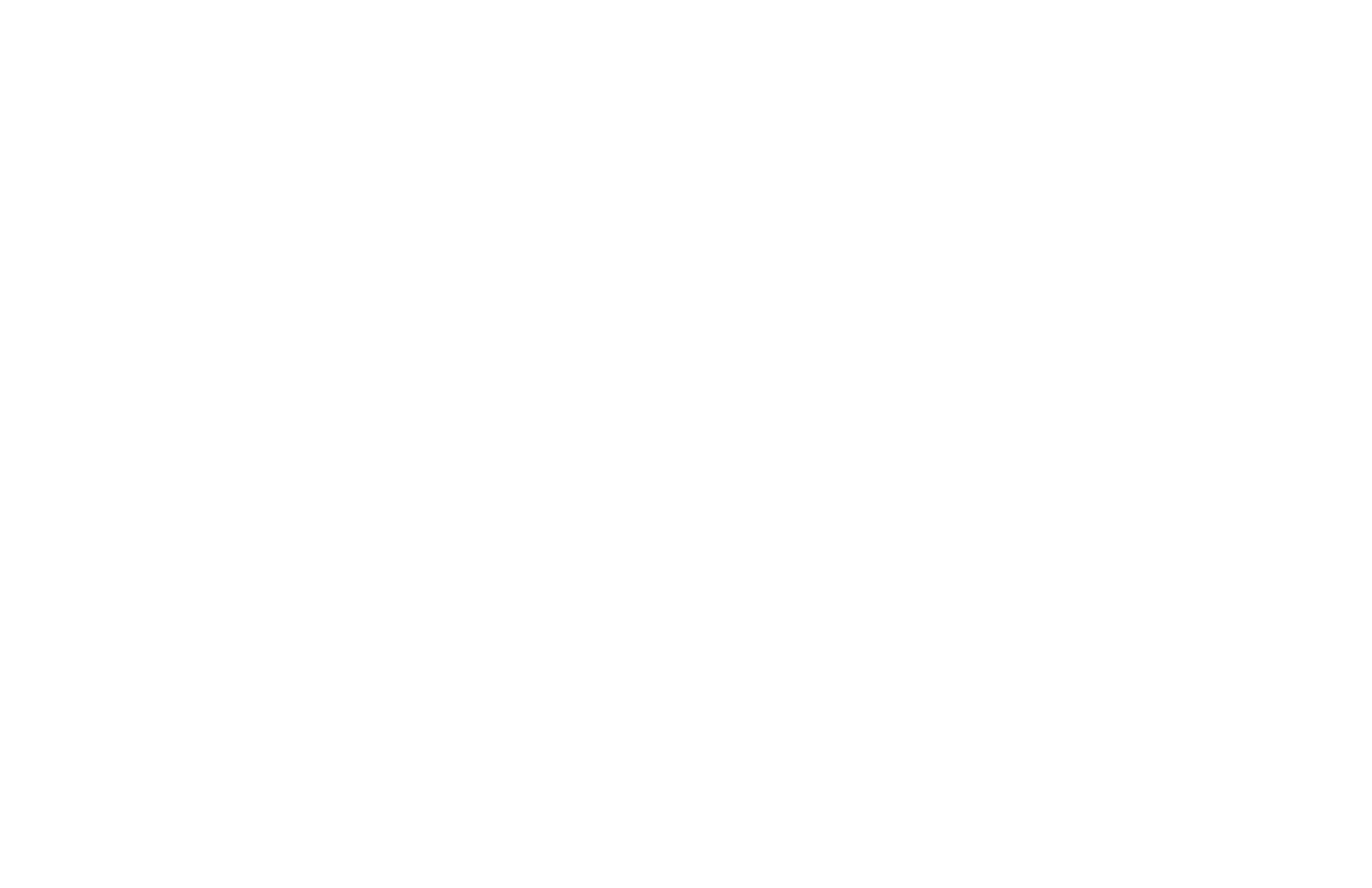## **GRADUATION**



 $\sim$  MEDITATION - OUR CHRISTIAN CALLING  $\sim$ 

ZION LUTHERAN SCHOOL, MONROE, MICHIGAN 6:30 P.M., MAY 26, 2022

Processional Welcome

## **Opening Hymn: "I Am Gonna Set My Mind"**

**I'm gonna set my mind on things above, Set my mind on your great love. I'm gonna think about the things you told me to. Lord I'm gonna set my mind on you.**

**Things that are good, honest and true, All of the wonderful things you do, Things that are right and pure in your sight, With all of my mind I'm gonna set my mind on you.**

**I'm gonna set my mind on things above, Set my mind on your great love. I'm gonna think about the things you told me to. Lord I'm gonna set my mind on you.**

### **Lord's Prayer:**

**Our Father in heaven, hallowed be your name, your kingdom come, your will be done on earth as in heaven. Give us today our daily bread. Forgive us our sins, as we forgive those who sin against us. Lead us not into temptation, but deliver us from evil. For the kingdom, the power, and the glory are yours now and forever. Amen.**

#### Blessing:

May the God who gives endurance and encouragement give you a spirit of unity among yourselves as you follow Christ Jesus, so that with one heart and mouth you may glorify the God and Father of our Lord Jesus Christ.

Closing Hymn by Grades K-7: **"A Blessing"**

જી જી જી જી

**OFFICIANTS:** Accompanist: Deanna Schneck Liturgist & Preacher: Pastor Ross Ulrich

**ZION BOARD OF EDUCATION** Chairman: Erich Freiny Jeff Grubb, Matt Seibert, Julian Ortiz

*Please join us for a reception and awards ceremony outside following the graduation service.*